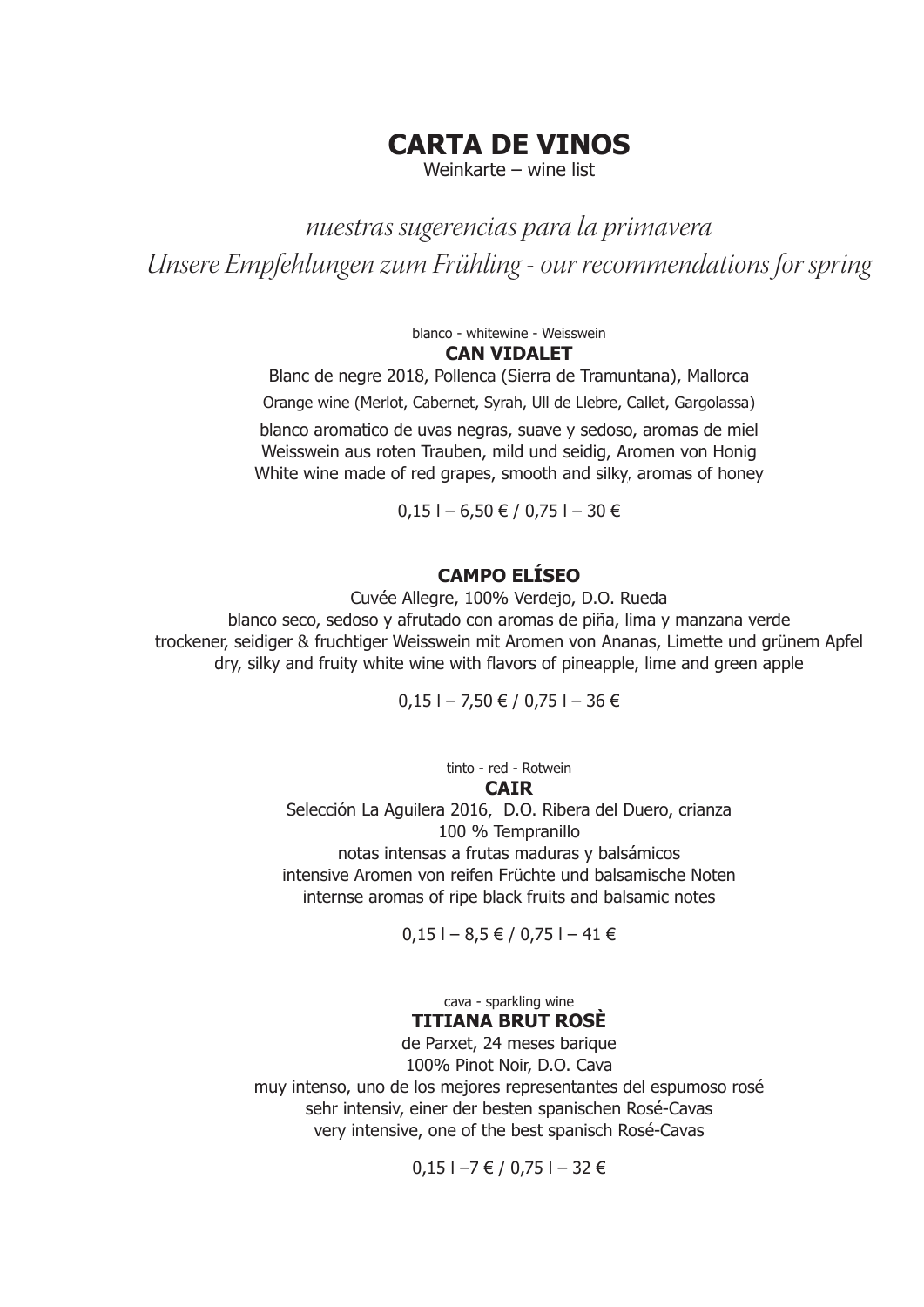# **BLANCOS**

Weissweine ohne barrique – white wine without barrique

| ecológico                   | <b>SA SIVINA</b> de Es Fangar, D.O. Pla i Llevant, Felanitx / Mallorca<br>Prensal blanc / Giro blanc<br>rutos blancos y miel / weisse Früchte & Honig / white fruits & honey                                                                              | 36 € |
|-----------------------------|-----------------------------------------------------------------------------------------------------------------------------------------------------------------------------------------------------------------------------------------------------------|------|
| <b>CORNET</b>               | Malvasía de Banyalbufar, Serra de Tramuntana / Mallorca<br>Aroma: miel y cítricos<br>Honig und Zitrusfrüchte / honey and citrics                                                                                                                          | 39€  |
| dry                         | <b>JOSÉ PARIENTE</b> Sauvignon blanc, D.O. Rueda                                                                                                                                                                                                          | 32 € |
| dry                         | <b>TERRAS GAUDA</b> O Rosal, 100% Albariño, D.O. Rias Baixas<br>Aroma: pera, melocotón, mandarina<br>Birne, Pfirsich, Mandarine / pear, peach, tangerine                                                                                                  | 38 € |
| <b>VALDESIL</b><br>very dry | Godello, D.O. Valdeorras<br>Aroma: cítricos, mineral<br>Zitrusfrüchte, Mineralien / citrics, minerals                                                                                                                                                     | 44 € |
| dry                         | <b>DAVIDE DUO</b> Albariño y Godello, D.O. Rías Baíxas<br>Aroma: frutas maduras, hierbas<br>reife Früchte, Kräuter / matured fruits, herbs                                                                                                                | 47 € |
| <b>TALEIA</b><br>ecológico  | Castell d'Encus, Sauvignon blanc, D.O. Costers del Segre<br>Aroma: mineral, hierbas, vainilla / Mineralien, Kräuter, Vanille<br>fermented in carved stone vats from the 12th century<br>fermentiert in natürlichen Steinbottichen aus dem 12. Jahrhundert | 54 € |
| <b>EKAM</b><br>ecológico    | Castell d'Encus, Riesling, D.O. Costers del Segre<br>Aroma: flores, grapefruit, mineral / Blumen, Grapefruit, Mineralien<br>fermented in carved stone vats from the 12th century<br>fermentiert in natürlichen Steinbottichen aus dem 12. Jahrhundert     | 54 € |
| <b>1er CRU</b>              | <b>LOUIS MOREAU</b> Chablis Bourgogne, Vaulignot, 100% Chardonnay<br>Aroma: manzana, pera, mineral<br>Apfel, Birne, Mineralien / apple, pear, minerals                                                                                                    | 69€  |

LOUIS JADOT Meursault, 100% Chardonnay 109 €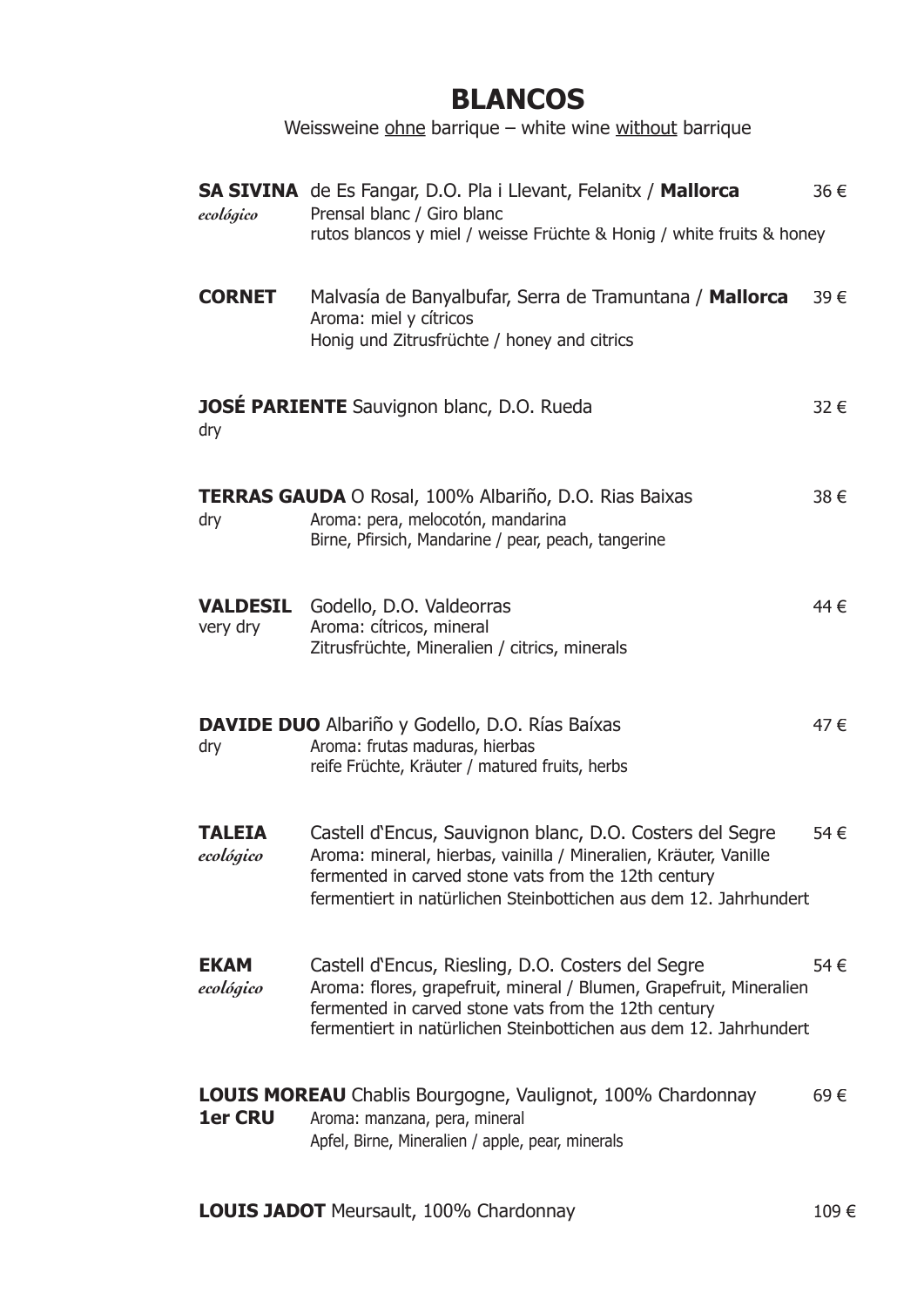## **BLANCOS**

Weissweine  $mit$  barrique – white wine with barrique (creamy)

| ecológico     | <b>SON BLANC</b> de Can Majoral, D.O. Pla i Llevant, Algaida / Mallorca<br>Chardonnay y Riesling                                                                                                                                                                                                       | 36 € |
|---------------|--------------------------------------------------------------------------------------------------------------------------------------------------------------------------------------------------------------------------------------------------------------------------------------------------------|------|
|               | Aroma: frutos blancos / weisse Früchte/ white fruit                                                                                                                                                                                                                                                    |      |
| ecológico     | <b>TORRE DES CANONGE</b> de Toni Gelabert,<br>Girot blanc, D.O. Pla i Llevant, Manacor / Mallorca<br>Aroma: mango, piña y miel<br>Mango, Ananas, Honig / mango, pineapple, honey<br>best white wine on the island / der beste Weisswein auf der Insel                                                  | 59€  |
|               | <b>MAS D'EN COMPTE</b> Garnacha, Picapoll, Xarel.lo y Macabeo, D.O. Priorat 45 $\in$<br>muy madurado, mineral con toques de miel, especias dulces y ahumados<br>sehr gereift, mineral mit Noten von Honig, süss-rauchigen Gewürzen<br>very creamy, mineral with hints of honey, sweet and smoky spices |      |
|               | LE DOMAINE de Abadia Retuerta, D.O. Castilla y León<br>80% Sauvignon Blanc, 20% Verdejo<br>Aroma: grapefruit, ananas, spices, / Grapefruit, Ananas, Gewürznoten<br>one of the best spanish white wine / einer der besten spanischen Weissweine                                                         | 69€  |
| <b>OSSIAN</b> | 100% Verdejo, viñas viejas, D.O. Castilla y León<br>ecologic, mineral and citric notes with a nice acidity                                                                                                                                                                                             | 69€  |
|               | TOMÁS POSTIGO, 100% Verdejo, very intensive, D.O. Castilla y León                                                                                                                                                                                                                                      | 59€  |
|               | <b>REMIREZ DE GANUZA, 80% Viura, 20% Malvasia, D.O. Rioja</b><br>Ein grosser Wein - der Klassiker unter den weissen Riojas<br>a big wine - the classic under the white Riojas                                                                                                                          | 65€  |
|               | 1411 PAZO DE RUBIANES, 100% Albariño, D.O. Rias Baixas                                                                                                                                                                                                                                                 | 75€  |
|               | <b>AGUA DE LLUM</b> de Vall Llach, 100% Viognier, D.O. Priorat<br>Für Kenner: eine seltene Traube und sehr kleine Produktion<br>for Connoisseus: a rare grape and very limited production                                                                                                              | 89€  |
|               | our recommendacion after dinner / unsere Empfehlung nach dem Dinner                                                                                                                                                                                                                                    |      |
|               | <b>CAMPO ELÍSEO</b> 100% Verdejo, D.O. Rueda<br>aromas de piña, lima y manzana verde, muy suave y sedoso<br>Aromen von Ananas, Limette und grünem Apfel, sehr weich und seidig<br>notes of pineapple, lime and green apple, very soft and silky                                                        | 69€  |
|               | for the very special moments a very rare 100 Parker Points Wine                                                                                                                                                                                                                                        |      |
|               | <b>CASTILLO YGAY</b> 1986, de Marques de Murrieta, D.O. Rioja, Viura                                                                                                                                                                                                                                   | 890€ |

252 meses roble americano, 67 meses hormigon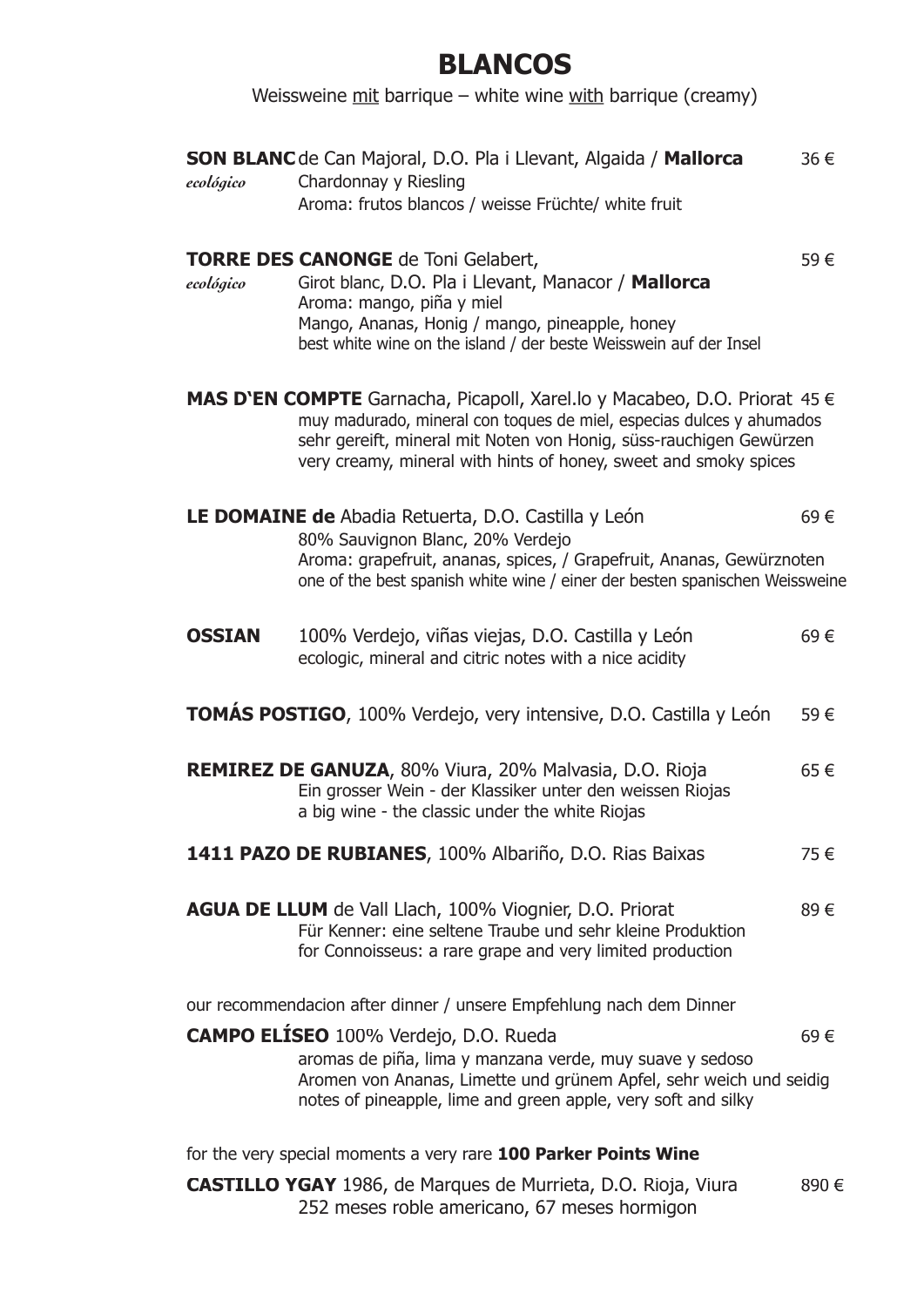Rotweine – red wine

### **D.O. Rioja**

Typische Traube: Tempranillo mit niedriger Säure, mittlerem Körper, intensiver Farbe, Basisnoten von Tabak, Gewürzen, Leder typical grape: Tempranillo with low acid, mid body, intensive colour, basic notes of tabaco leafs, spices, leather uva tipica: tempranillo con baja acidez, medio cuerpo, color intenso, notas basicas de hojas de tabacco, especias, cuero

#### **FINCA MONASTERIO** 41 €

de Baron de Ley, crianza 80% Tempranillo, 20% Cabernet Sauvignon

mediterranean Rioja, handsorted, with elegant and present fruit conserved by using big barrels

#### **ORBEN** 45 €

de Bodegas Orben, crianza 12 m. old grapevines of Tempranillo

modern Rioja - fresh but powerfull and very intense with aromas of wild fruits, balsamic, toffee

### **Bodegas Remírez de Ganuza**

Eine der angesehendsten Bodegas im Rioja und in Spanien. Hatte mit dem 2004er Gran Reserva einen extraordinären 100 Parker-Punkte Wein.

One of the most respected wineries in Rioja and Spain. Had with his 2004 Grand Reserva a extraordinary wine with 100 Parker points.

Una de las bodegas mas respetadas en la Rioja y España. Tenian con su 2004 Gran reserva un vino extraordinario con una valoracion de 100 puntos Parker

www.remirezdeganuza.com

**FINCAS DE GANUZA** Reserva 59 €

90% Tempranillo, 10% Graciano age of grapevines 25-40 years, 26 m. in barrels of french oak

**TRASNOCHO** Reserva 149 € 90% Tempranillo, 5% Graciano, 5% Viura/Malvasia age of grapevines 60+ years, 24 m. in barrels of french oak, very special depositing methode

### **REMÍREZ DE GANUZA** 169 €

2009 Gran Reserva 90% Tempranillo, 10% Graciano, 5% Viura/Malvasia age of grapevines 60+ years, 53 m. in french oak

#### **Social wine MARIA REMÍREZ DE GANUZA** 400 €

Dieser Wein wurde zu Ehren der Tochter Maria benannt, die in jungen Jahren tragisch verunglückte. Es werden nur die besten Reben der Einzellage "La Coqueta" und nur die besten Jahrgänge verwendet. Die Bodega spendet den Verkaufserlös dieses auf 3000 Flaschen limitierten Weins vollständig einer gemeinnützigen Organisation. Das Nautilus wiederum spendet seinen Verkaufserlös an unser soziales Projekt "Kinderhaus Bhaktapur" in Nepal.

This wine was named in honor of the daughter Maria, who died in a tragic accident at a young age. Only the best grapes from the individual vineyard "La Coqueta" and only the best vintages are used. The bodega donates the sales of this to 3000 bottles limited wine to a non-profit organization. Nautilus in turn donates his sales to our social project "childhouse Bhaktapur" in Nepal.

### **Unsere Empfehlung für kräftigen Wein – Our recomandacion for a powerful wine**

#### **BEMBIBRE**  $49 \in$

de Dominio de Tares, Crianza, 5000 bottles **D.O. Bierzo**, 100% Mencia 60+ years very powerfull, concentrated and deep Aroma: matured fruit, cacao, balsámico

This wine is a reference of the Bierzo aera and was already selected as one of the 10 best spanish wines by the famous Wine Spectator.

#### **ALAYA TIERRA** 59 €

D.O. Almansa, Garnacha tintorera, crianza 15 m high concentrated grapes of old wines in 1000m

#### **SAN ROMAN** 59 €

de Bodegas Mauro, crianza 24 m. **D.O. Toro**, Tinta de Toro, 94 Parker points very intensive, mineral and elegant Aroma: matured fruit, cherry, tabak

#### **CARTAGO** 160 €

de Bodegas Mauro, for us the best Toro! **D.O. Toro**, Tinta de Toro, 95 Parker points

One of the stars of the Toro region made by Mariano Garcia, son of famous "Vega Sicilia" maker and founder of bodegas Mauro - Eduardo Garcia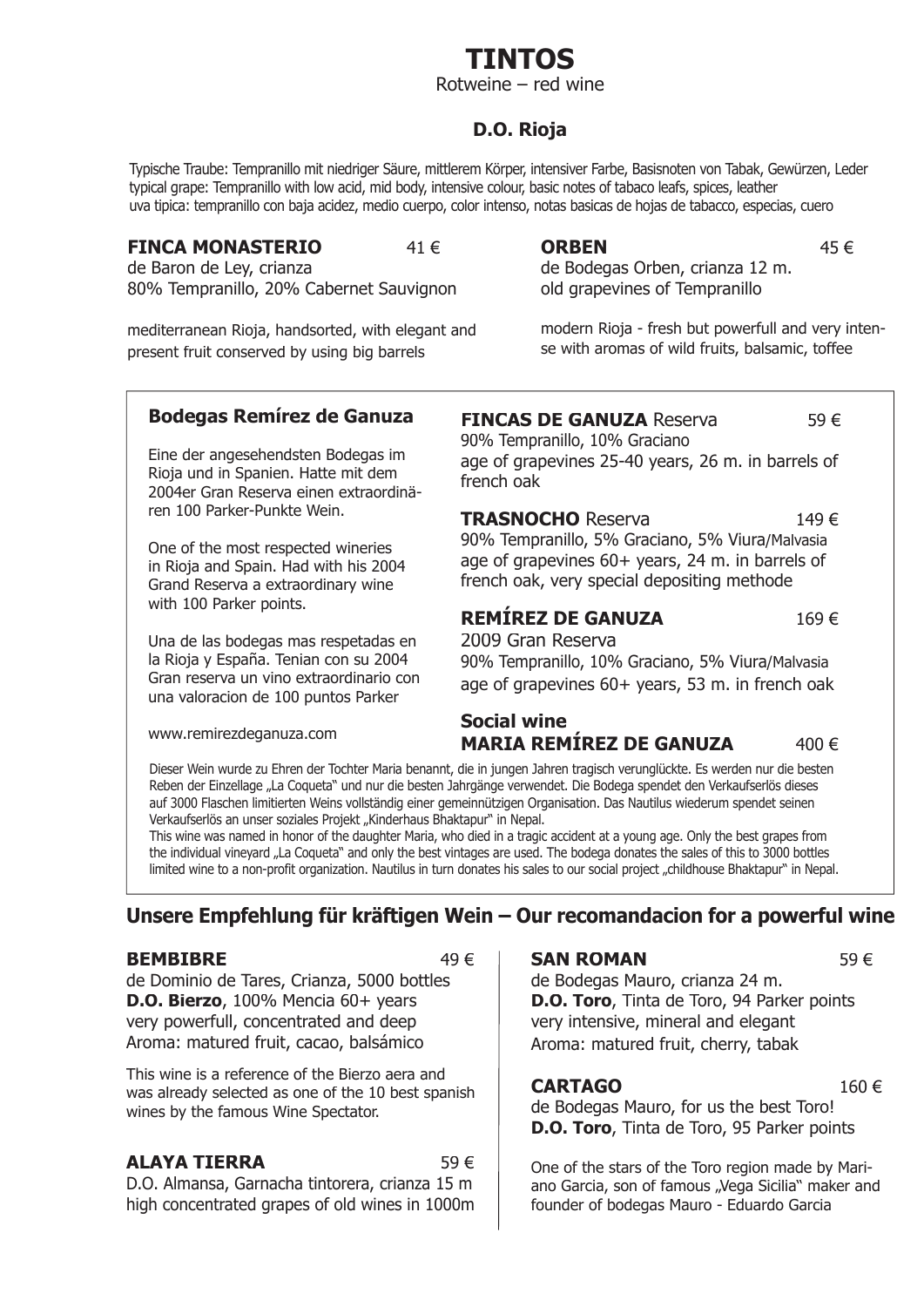Rotweine – red wine

### **Mallorca**

| <b>PECAT</b>                     | de Son Simó Vell, Alcudia, Crianza<br>Cabernet Sauvignon, Merlot, Syrah                                    | 38 € |
|----------------------------------|------------------------------------------------------------------------------------------------------------|------|
| <b>8VENTS</b><br>no filtrat      | Vi de la Terra, Crianza<br>Mantonegro, Cabernet Sauvignon, Callet, Merlot                                  | 40 € |
| vegan                            | <b>SON PRIM MERLOT</b> Vi de la Terra, Crianza, the islands best Merlot                                    | 43 € |
| AN/2                             | de Anima Negra, Felanitx, Crianza<br>Callet, Mantonegro, Fogoneu                                           | 49€  |
| <b>TIANNA NEGRE</b>              | D.O. Binissalem, vino de Autor, Crianza                                                                    | 59€  |
| <b>SES HERVERES</b><br>ecologico | de Toni Gelabert, D.O. Pla i Llevant, Manacor, Crianza<br>Cabernet Sauvignon, Merlot, Syrah                | 69€  |
| <b>ESTEL ESTIMA</b>              | 2015, vino solidario de Anima Negra y Terra de Felanis 69 €<br>Syrah, Cabernet, Merlot, Callet, Mantonegro |      |
| <b>PREMIER VIN</b><br>ecologico  | de Son Mayol, D.O. Pla i Llevant, Manacor, Crianza<br>Cabernet Sauvignon, Merlot, Petit Verdot             | 79 € |

### **D.O. Jumilla**

wellknown for the incredibly fullbodied, colored and highly tannic Monastrel grape with complex and deep flavors of blackberries and pepper

| <b>BRUTO</b>  | de Juan Gil, 100% Monastrell       | 69€  |
|---------------|------------------------------------|------|
| <b>PINCEL</b> | de bodegas Volver, 100% Monastrell | 49 € |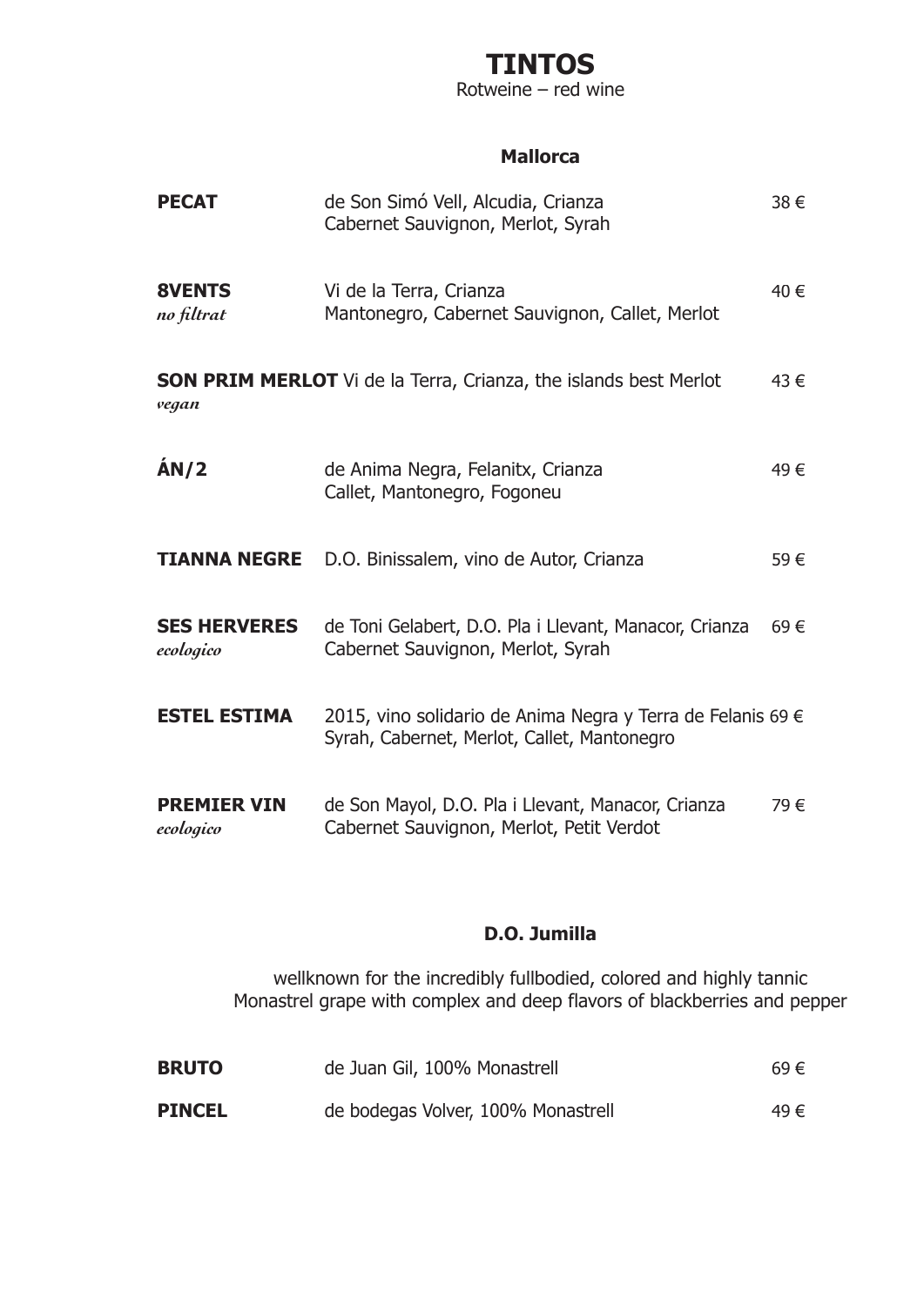Rotweine – red wine

### **D.O. Ribera del Duero**

| <b>AUSTUM,</b><br>ecologico / organic            | Bodegas Tionio, Crianza, Tinto Fino<br>elegante y potente – un Ribera típico, elegant and powerful                                 | 32€   |
|--------------------------------------------------|------------------------------------------------------------------------------------------------------------------------------------|-------|
|                                                  | <b>DOMINIO DE ATAUTA</b> Crianza, tinta fina<br>muy elegante, viñedos hasta 160 años de edad, Parker 92                            | 52€   |
| <b>VALTRAVIESO VT</b> Crianza, tinta fina<br>dry | muy fino y equilibrado - un Ribera moderno                                                                                         | 55€   |
|                                                  | FOR WINE LOVERS - OUR FAVORITE - INCREDIBLE PRICE-PERFORMANCE!                                                                     |       |
| top wine                                         | <b>CARMELO RODERO, Reserva, Tempranillo y Cabernet Sauvignon</b><br>clásico, referencia de una de las mejores bodegas de la Ribera | 65 €  |
|                                                  | <b>CARMELO RODERO, Pago de Valtarreña, Tempranillo y Cabernet S.</b>                                                               | 99 €  |
| <b>GARMÓN</b>                                    | de Mariano Garcia, 100% Tempranillo, 18m barique                                                                                   | 79 €  |
|                                                  | <b>DOMINIO DE CALOGIA</b> de José Manuel Pérez Ovejas, Tempranillo                                                                 | 139 € |
| <b>TR3MANO</b>                                   | Vendimia, crianza, tinta fina<br>Nussschokolade, Vanille, schwarze Beere<br>nut chocolate, vanilla, black berries                  | 65€   |
| Tm                                               | de bodegas Tr3mano<br>einer der besten aus der Region / one of the best of the region                                              | 190 € |
|                                                  | TOMÁS POSTIGO 5°AÑO 2015 Tinto Fino, Cabernet S., Merlot, Malbec 95 €<br>1,5l Magnum 185 €<br>very rare wine                       |       |
|                                                  | TOMÁS POSTIGO QUERCUS PYRENACIA                                                                                                    |       |

Tinto Fino, Cabernet S., Merlot, Malbec 1,5l Magnum 195 €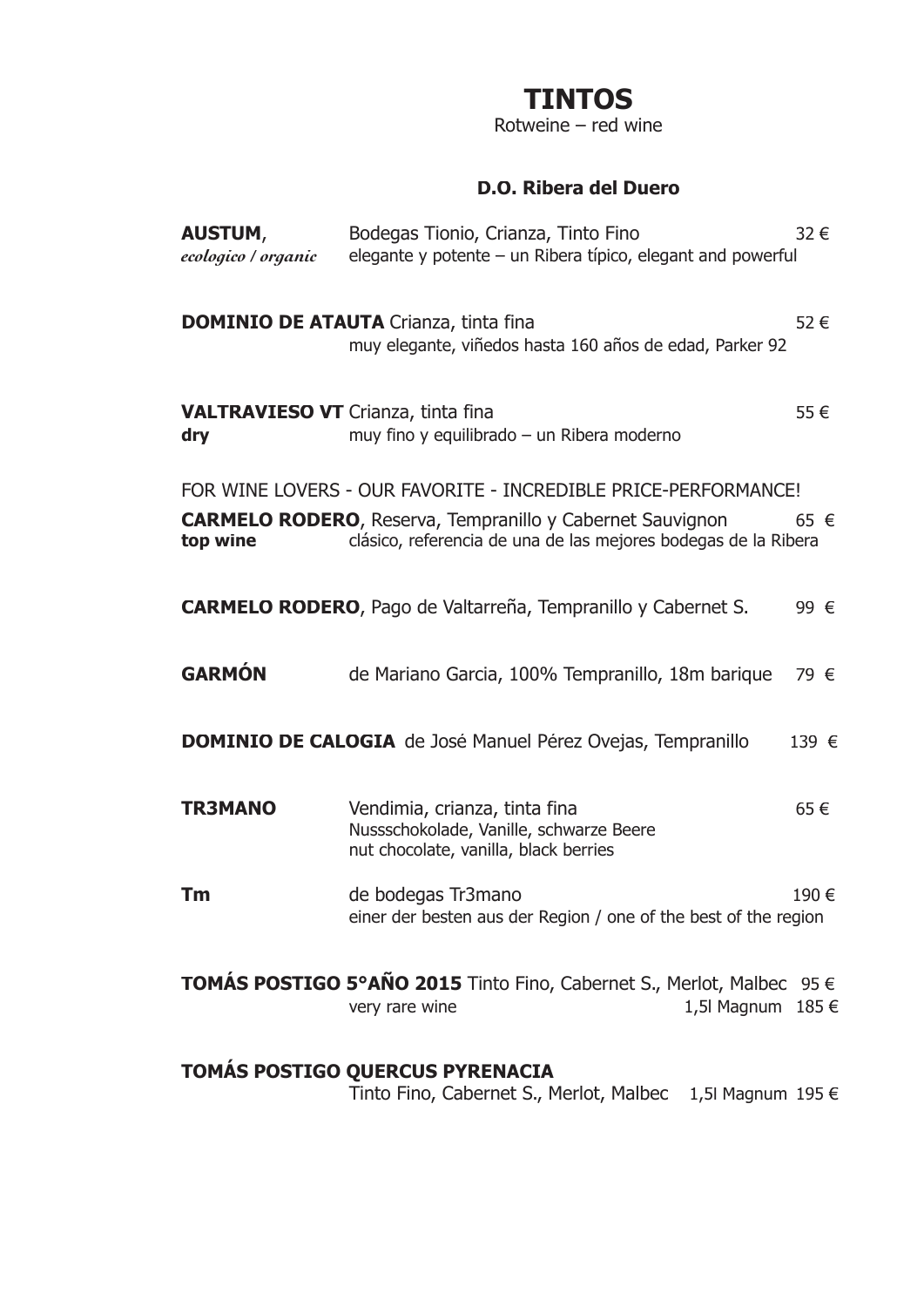Rotweine – red wine

## **D.O. Castilla y León**

| top wine                | <b>ABADIA RETUERTA</b> Pago Negralada, reserva, Tempranillo<br>referencia de tempranillo, Peñin/Parker 94/93                                              | 119€     |
|-------------------------|-----------------------------------------------------------------------------------------------------------------------------------------------------------|----------|
| top wine                | <b>ABADIA RETUERTA</b> Pago Valdebellón, reserva, Cabernet Sauvignon<br>referencia de cabernet sauvignon, 97 points in Wine Advocate                      | 119€     |
|                         | <b>ABADIA RETUERTA PV, Petit Verdot</b>                                                                                                                   | 185€     |
|                         | <b>D.O. Priorat</b>                                                                                                                                       |          |
| <b>EMBRUIX</b>          | de Vall Lach, Crianza, muy potente, Wine Spectator 93/100<br>Garnacha, Cariñena, Cabernet Sauvignon, Syrah y Merlot                                       | 43 €     |
|                         | <b>VINYES VELLES</b> de Ferrer Bobet, Crianza<br>Cariñena, Garnacha tinta<br>un clasico del famoso viticultor, muy intenso, Parker 94                     | 64 $\in$ |
| <b>IDUS</b><br>top wine | de Vall Lach, Crianza<br>Cariñena, Merlot, Syrah, Cabernet Sauvignon<br>potente pero muy elegante, referencia de una de las mejores bodegas               | 79 €     |
| very rare               | VALL LLACH Más de la Rosa 2016, Crianza, Cariñena, Cabernet Sauvignon 340 €<br>einer der allerbesten aus der Region<br>one of the very best of the region |          |

## **D.O. Costers del Segre**

| <b>QUEST</b><br>ecologico   | de Castell D'Encus, Crianza<br>Cabernet Sauvignon, Cabernet Franc, Petit Verdot<br>Aroma: frutas, vainilla, especies / Früchte, Vanille, Gewürze / fruits, vanille, spices | 59€  |
|-----------------------------|----------------------------------------------------------------------------------------------------------------------------------------------------------------------------|------|
| <b>ThALARN</b><br>ecologico | de Castell D'Encus, Crianza<br>100% Syrah                                                                                                                                  | 65€  |
| <b>ACUSP</b><br>ecologico   | de Castell D'Encus, Crianza<br>100% Pinot Noir                                                                                                                             | 65€  |
| <b>SAKITH</b><br>ecologico  | de Castell D'Encus, Crianza<br>100% Petit Verdot                                                                                                                           | 210€ |

#### **strangers**

| <b>EL ENEMIGO</b> Malbec, 2017, Mendoza Argentina, Crianza      | 65€  |
|-----------------------------------------------------------------|------|
| <b>BENNATI</b> Amarone della Valpolicella, 2018, Italy, Crianza | 75 € |
| <b>CHAUTEAUX LA GRANDE CLOTTE Lussac Saint-Émilion/Bordeaux</b> | 42 € |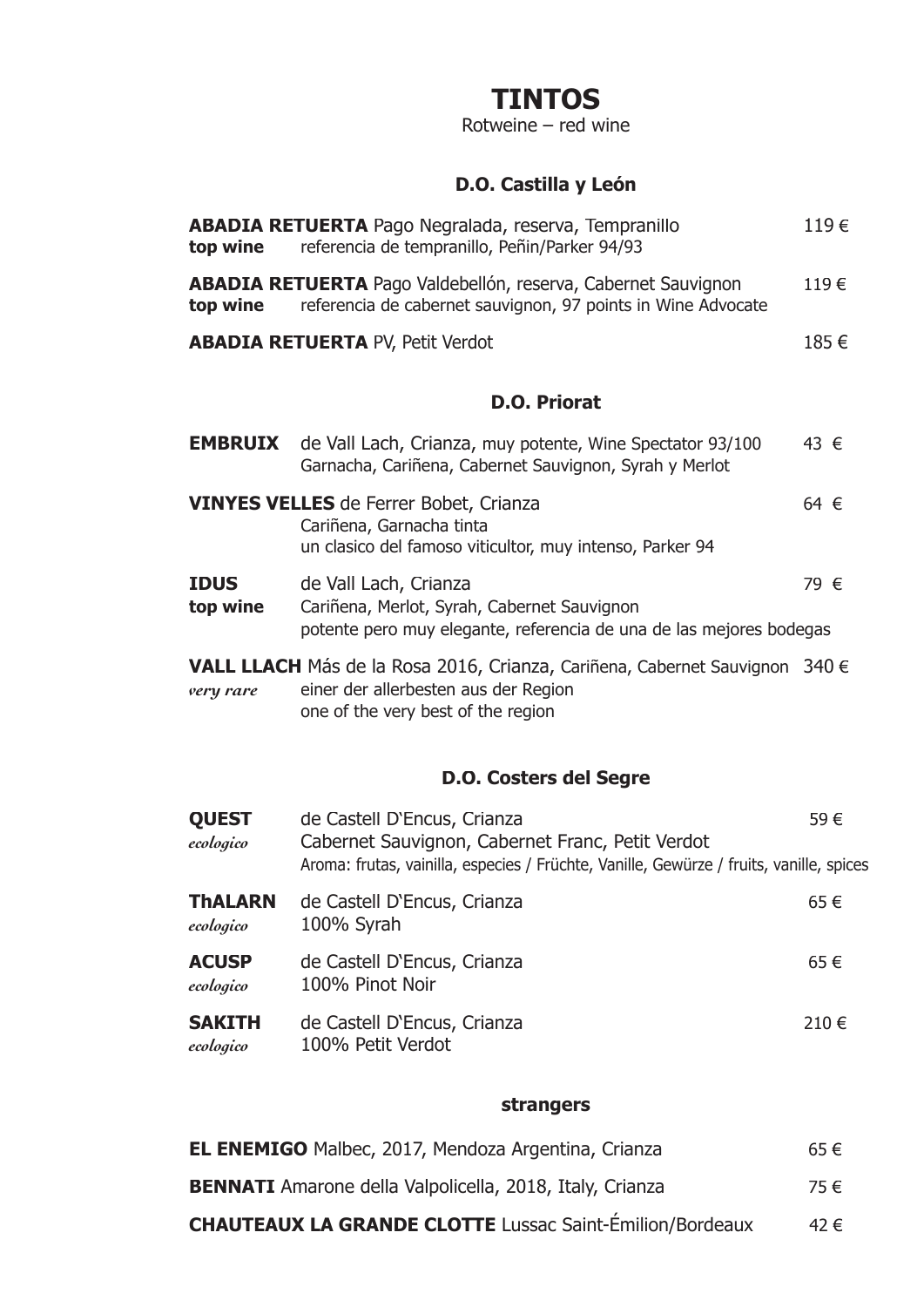# **ROSADOS**

Roséweine – rosé wine

| <b>MORTITX</b><br>Mallorca           | "FLAIRES" Vi de la Terra Mallorca, Shiraz, Cabernet, Merlot<br>30€<br>un rosado ligero y muy brillante con aromas intensos de frutos blancos<br>leichter und sehr heller Rosé mit intensiven Aromen von weissen Früchten<br>light and very bright rosé with intensive flavour of white fruits             |      |  |
|--------------------------------------|-----------------------------------------------------------------------------------------------------------------------------------------------------------------------------------------------------------------------------------------------------------------------------------------------------------|------|--|
| <b>PALM</b><br>Provence<br>ecologico | Chateau de L'escarelle, Grenache, Cinsault<br>uno rosado brillante y seco, muy afrutado y fresco<br>ein heller & trockener Rosé, sehr fruchtig und frisch<br>a pale & dry Rosé, very fruity and fresh                                                                                                     | 32 € |  |
|                                      | <b>GRAN CAUS</b> 100% Merlot!                                                                                                                                                                                                                                                                             | 39€  |  |
|                                      | D.O. Penedès uno de los mejores rosados de España, muy complejo, casi un tinto<br>einer der besten Roséweine Spaniens, sehr komplex, fast ein Rotwein<br>one of the best spanish rosé-wines, very complex, nearly a red wine                                                                              |      |  |
|                                      | <b>SCALUNERA ETNA ROSADO, Italy</b>                                                                                                                                                                                                                                                                       | 40 € |  |
| ecologico                            | uno de los mejores rosados de Italia, muy mineral de terra vulcanica<br>einer der besten Rosés Italiens, sehr mineralisch dank vulkanischer Erde<br>one of the best italian rosé, very mineral because of the vulcanic ground                                                                             |      |  |
| <b>MIRAVAL</b><br>Provence           | de A.Jolie-B.Pitt & Perrin, Cinsault, Grenache, Syrah, Rolle<br>rosado popular de las dos estrellas de cine, ecol 'Bogico, muy afrutado y fresco<br>begehrter Rosé der beiden Filmstars, ökologisch, sehr fruchtig und frisch<br>sought-after róse of both movie stars, ecological, very fruity and fresh | 49€  |  |
| <b>JHANA</b>                         | Merlot, Petit Verdot, D.O. Costers                                                                                                                                                                                                                                                                        | 59€  |  |
| ecologico<br>rare                    | Rosado espectacular de Castell d'Encus<br>mineral because of the fermentation in carved stone vats from the 12th century<br>mineralisch durch Fermentation in natürlichen Steinbottichen aus dem 12. Jhd.                                                                                                 |      |  |
| <b>DIDO</b>                          | La Solusió Rosa, D.O. Montsant, Macabeo, Cariñena, Garnacha                                                                                                                                                                                                                                               | 59€  |  |
| <b>CROIX D'ENGARDIN</b>              |                                                                                                                                                                                                                                                                                                           | 65€  |  |
| Provence<br>ecologico                | Chateau de L'escarelle, Grenache, Shiraz, Mourvedre<br>seco, buena acidez, aromas intensas de cítricos y frutas rojas<br>trocken, schöne Säure, intensive Aromen von Zitrus und roten Früchten<br>elegant, dry, delicate acidity, intensive flavour of citrics and red fruits                             |      |  |
|                                      | ROC D'AUBAGA 2015!! de Terroir al Limit D.O. Priorat, Garnacha                                                                                                                                                                                                                                            | 69€  |  |
| the best spanish rosé                | <b>ANTIDOTO LE ROSÉ</b> D.O. Ribera del Duero, Tinto fino, Albillo                                                                                                                                                                                                                                        | 99€  |  |